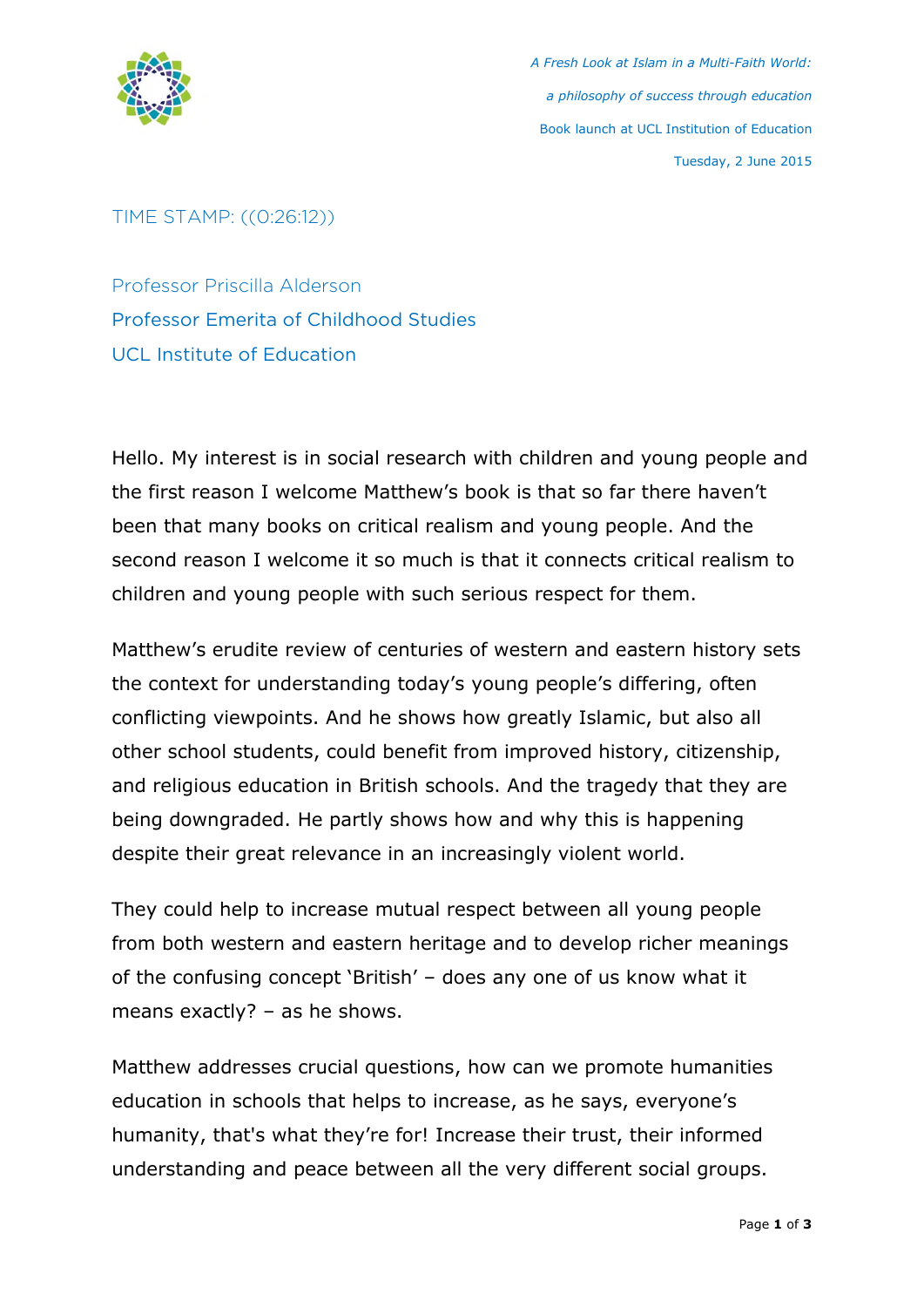

*A Fresh Look at Islam in a Multi-Faith World: a philosophy of success through education* Book launch at UCL Institution of Education Tuesday, 2 June 2015

How can we reduce and prevent conflict and violence? And how can schools work with children and young people so that they may all flourish, socially, mentally and spiritually?

Socrates believed that education is kindling a flame; not filling a vessel and Matthew addresses this skilful kindling work. It's part of critical realist seriousness which as he says connects theory to practice in an integrity of daily living, being, doing and relating. The horizontal axis of the social and political is joined to the vertical axis of spirituality and the active emotional moral desire of many, perhaps all, young people to align their ideals with their daily practical action, however they're able to act this out within the constraints of modern living.

Last month two surveys reported children and young people's anxieties about immigration and about Islam and they showed how urgently these worries need to be addressed, explicitly at school but it has to be done through very sensitive, skilful, open discussion with them and Matthew describes this kind of work in the book.

For a while I was a schoolteacher and as the youngest, newest member of staff I was given RE to cover, the school didn't know whether I knew anything or cared less about religion. As it happened I was very interested in it but I realised through that experience the great challenges Matthew is posing for teachers and schools, for whole education systems but also for whole societies and the way we live our political and economic daily lives. How can we support children's spirituality?

We glamorise war and military heroes, nostalgia for the World Wars for example. Did you know that the top selling video game is a US Army